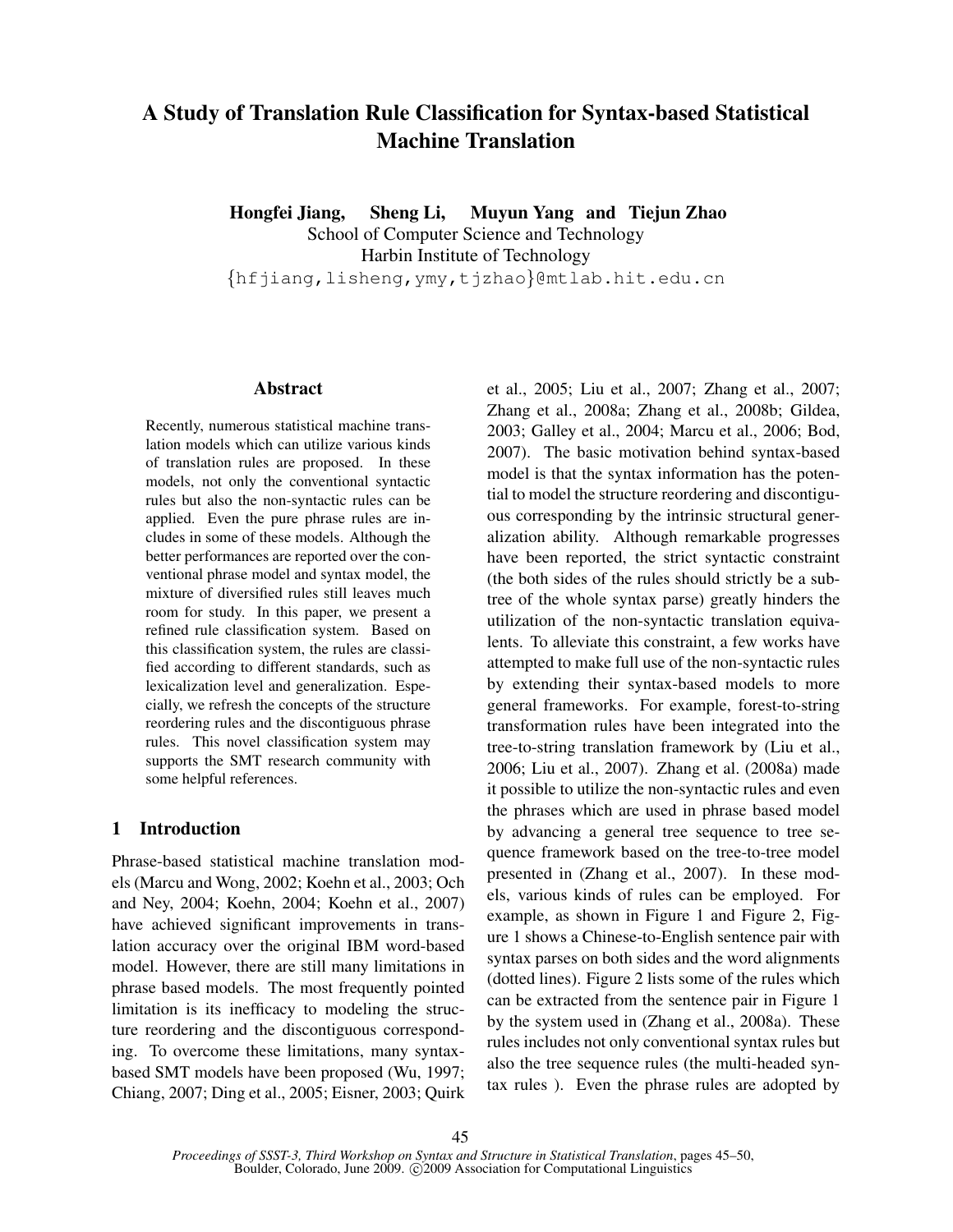the system. Although the better performances are reported over the conventional phrase-based model and syntax-based model, the mixture of diversified rules still leaves much room for study. Given such a hybrid rule set, we must want to know what kinds of rules can make more important contributions to the overall system performance and what kinds of rules are redundant compared with the others. From engineering point of view, the developers may concern about which kinds of rules should be preferred and which kinds of rules could be discard without too much decline in translation quality. However, one of the precondition for the investigations of these issues is what are the "rule categories"? In other words, some comprehensive rule classifications are necessary to make the rule analyses feasible. The motivation of this paper is to present such a rule classification.

# 2 Related Works

A few researches have made some exploratory investigations towards the effects of different rules by classifying the translation rules into different subcategories (Liu et al., 2007; Zhang et al., 2008a; DeNeefe et al., 2007). Liu et al. (2007) differentiated the rules in their tree-to-string model which integrated with forest<sup>1</sup>-to-string into fully lexicalized rules, non-lexicalized rules and partial lexicalized rules according to the lexicalization levels. As an extension, Zhang et al. (2008a) proposed two more categories: Structure Reordering Rules (SRR) and Discontiguous Phrase Rules (DPR). The SRR stands for the rules which have at least two non-terminal leaf nodes with inverted order in the source and target side. And DPR refers to the rules having at least one non-terminal leaf node between two terminal leaf nodes. (DeNeefe et al., 2007) made an illuminating breakdown of the different kinds of rules. Firstly, they classify all the  $GHKM^2$  rules (Galley et al., 2004; Galley et al., 2006) into two categories: lexical rules and non-lexical rules. The former are the rules whose source side has no source words. In other words, a non-lexical rule is a purely ab-The conjunction of this particle in the density of the solution of the solution of the solution of the solution of the solution of the solution of the solution of the solution of the solution of the solution of the soluti



Figure 1: A syntax tree pair example. Dotted lines stands for the word alignments.

stract rule. The latter is the complementary set of the former. And then lexical rules are classified further into phrasal rules and non-phrasal rules. The *phrasal rules* refer to the rules whose source side and the yield of the target side contain exactly one contiguous phrase each. And the one or more nonterminals can be placed on either side of the phrase. In other words, each phrasal rule can be simulated by the conjunction of two more phrase rules. (De-Neefe et al., 2007) classifies non-phrasal rules further into structural rules, re-ordering rules, and noncontiguous phrase rules. However, these categories are not explicitly defined in (DeNeefe et al., 2007) since out of its focus. Our proposed rule classification is inspired by these works.

## 3 Rules Classifications

Currently, there have been several classifications in SMT research community. Generally, the rules can be classified into two main groups according to whether syntax information is involved: bilingual phrases (Phrase) and syntax rules (Syntax). Further, the syntax rules can be divided into three categories according to the lexicalization levels (Liu et al., 2007; Zhang et al., 2008a):

- 1) Fully lexicalized (FLex): all leaf nodes in both the source and target sides are lexicons (terminals)
- 2) Unlexicalized (ULex): all leaf nodes in both the

<sup>&</sup>lt;sup>1</sup>A "forest" means a sub-tree sequence derived from a given parse tree

 $2^2$ One reviewer asked about the acronym **GHKM**. We guess it is an acronym for the authors of (Galley et al., 2004): Michel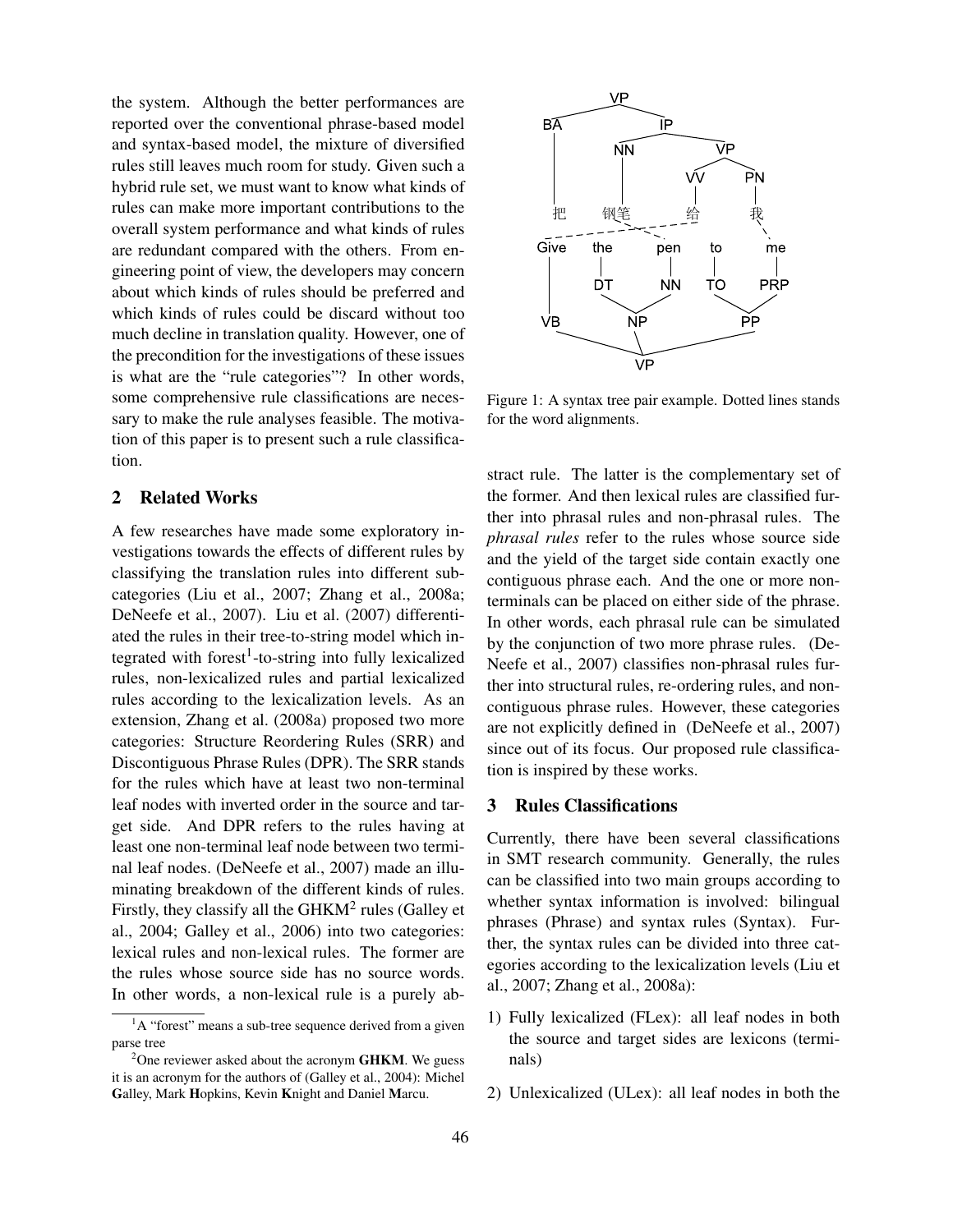| NP          | NP                                                                            |             |                                                                                                                    |             |                                                                                                                                        |             |                                                                                                                                 |             |                                                                                                                                    |                                                                                                          |                                                                                                         |                                                                                                |                                                                                                |        |
|-------------|-------------------------------------------------------------------------------|-------------|--------------------------------------------------------------------------------------------------------------------|-------------|----------------------------------------------------------------------------------------------------------------------------------------|-------------|---------------------------------------------------------------------------------------------------------------------------------|-------------|------------------------------------------------------------------------------------------------------------------------------------|----------------------------------------------------------------------------------------------------------|---------------------------------------------------------------------------------------------------------|------------------------------------------------------------------------------------------------|------------------------------------------------------------------------------------------------|--------|
| \n $R^1$ \n | \n $\begin{pmatrix}\n N & N & N \\ N & N & N \\ N & N & N\n \end{pmatrix}$ \n | \n $R^2$ \n | \n $\begin{pmatrix}\n V & V & N \\ \vdots & \vdots & \vdots & \vdots \\ \frac{M}{2} & 0 & Give\n \end{pmatrix}$ \n | \n $R^3$ \n | \n $\begin{pmatrix}\n PN & \vdots & \vdots & \vdots \\ \frac{M}{2} & 0 & \vdots & \vdots \\ \frac{M}{2} & 0 & Give\n \end{pmatrix}$ \n | \n $R^2$ \n | \n $\begin{pmatrix}\n V & V & \vdots & \vdots & \vdots \\ N & N & \vdots & \vdots \\ \frac{M}{2} & 0 & Give\n \end{pmatrix}$ \n | \n $R^3$ \n | \n $\begin{pmatrix}\n P & \vdots & \vdots & \vdots \\ N & N & \vdots & \vdots \\ \frac{M}{2} & 0 & \frac{N}{2}\n \end{pmatrix}$ \n | \n $\begin{pmatrix}\n NP & \vdots & \vdots & \vdots \\ \frac{M}{2} & 0 & \frac{N}{2}\n \end{pmatrix}$ \n | \n $\begin{pmatrix}\n P & \vdots & \vdots & \vdots \\ \frac{M}{2} & 0 & \frac{N}{2}\n \end{pmatrix}$ \n | \n $\begin{pmatrix}\n P & \vdots & \vdots \\ \frac{M}{2} & 0 & \frac{N}{2}\n \end{pmatrix}$ \n | \n $\begin{pmatrix}\n P & \vdots & \vdots \\ \frac{M}{2} & 0 & \frac{N}{2}\n \end{pmatrix}$ \n | \n $\$ |

Figure 2: Some rules can be extracted by the system used in (Zhang et al., 2008a) from the sentence pair in Figure 1.

source and target sides are non-lexicons (nonterminals)

3) Partially lexicalized (PLex): otherwise.

In Figure 2,  $R_1$ - $R_3$  are FLex rules, and  $R_5$ - $R_8$  are PLex rules.

Following (Zhang et al., 2008b), a syntax rule  $r$ can be formalized into a tuple

$$
<\xi_s,\xi_t,A_T,A_{NT}>
$$

, where  $\xi_s$  and  $\xi_t$  are tree sequences of source side and target side respectively,  $A_T$  is a many-to-many correspondence set which includes the alignments between the terminal leaf nodes from source and target side, and  $A_{NT}$  is a one-to-one correspondence set which includes the synchronizing relations between the non-terminal leaf nodes from source and target side.

Then, the syntax rules can also fall into two categories according to whether equipping with generalization capability (Chiang, 2007; Zhang et al., 2008a):

- 1) Initial rules (Initial): all leaf nodes of this rule are terminals.
- 2) Abstract rules (Abstract): otherwise, i.e. at least one leaf node is a non-terminal.

A non-terminal leaf node in a rule is named an abstract node since it has the generalization capability. Comparing these two classifications for syntax rules, we can find that a FLex rule is a initial rule when ULex rules and PLex rules belong to abstract rules.

These classifications are clear and easy for understanding. However, we argue that they need further refinement for in-depth study. Specially, more refined differentiations are needed for the abstract rules (ULex rules and PLex rules) since they play important roles for the characteristic capabilities which are deemed to be the advantages over the phrase-based model. For instance, the potentials to model the structure reordering and the discontiguous correspondence. The Structure Reordering Rules (SRR) and Discontiguous Phrase Rules (DPR) mentioned by (Zhang et al., 2008a) can be regarded as more in-depth classification of the syntax rules. In (Zhang et al., 2008a), they are described as follows:

Definition 1: The Structure Reordering Rule (SRR) refers to the structure reordering rule that has at least two non-terminal leaf nodes with inverted order in the source and target side.

Definition 2: The Discontiguous Phrase Rule (DPR) refers to the rule having at least one nonterminal leaf node between two lexicalized leaf nodes.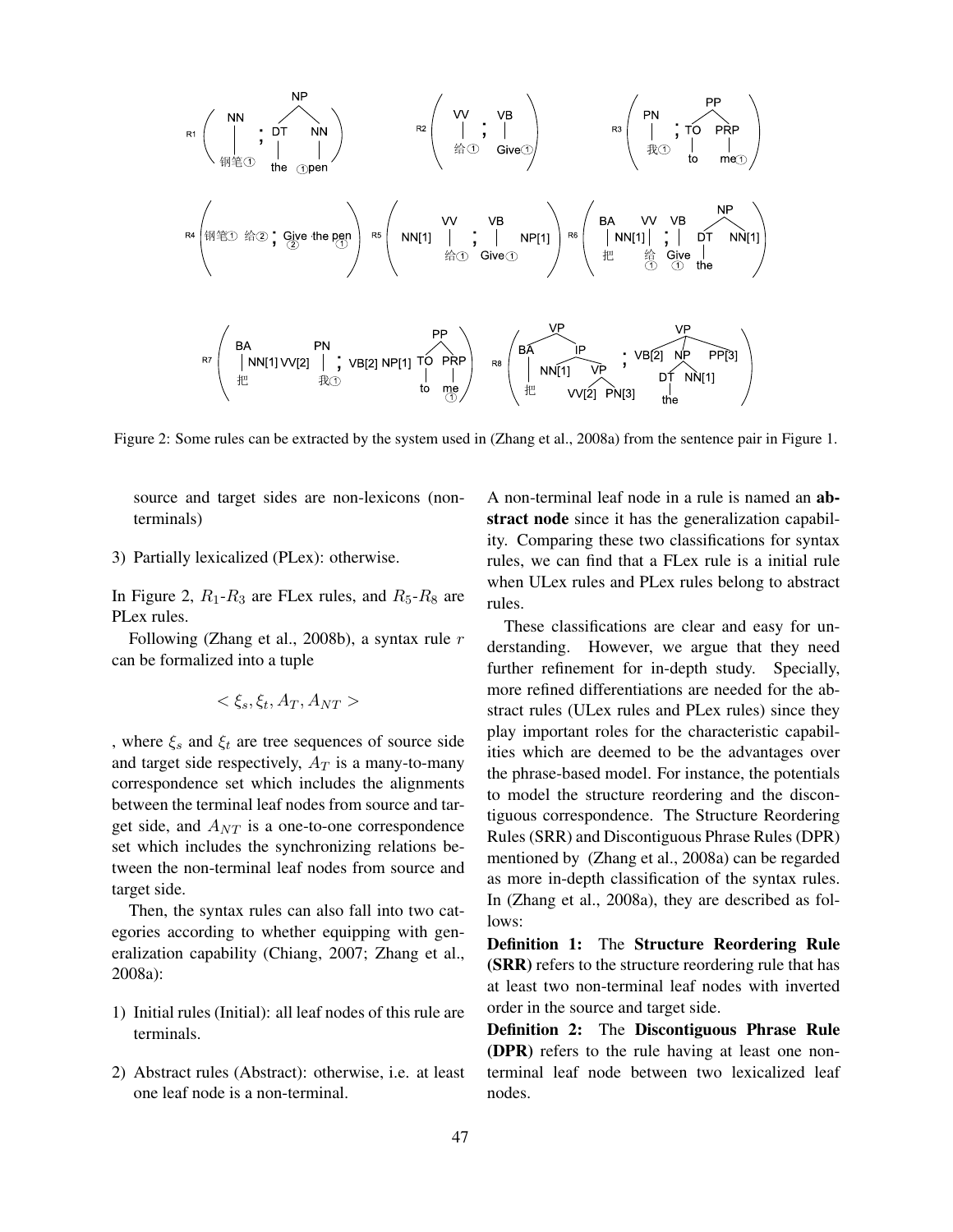Based on these descriptions,  $R_7, R_8$  in Figure 2 belong to the category of SRR and  $R_6, R_7$  fall into the category of DPR. Although these two definitions are easy implemented in practice, we argue that the definition of SRR is not complete. The reordering rules involving the reordering between content word terminals and non-terminal (such as  $R_5$  in Figure 2) also can model the useful structure reorderings. Moreover, it is not uncommon that a rule demonstrates the reorderings between two non-terminals as well as the reorderings between one non-terminal and one content word terminal. The reason for our emphasis of content word terminal is that the reorderings between the non-terminals and function word are less meaningful.

One of the theoretical problems with phrase based SMT models is that they can not effectively model the discontiguous translations and numerous attempts have been made on this issue (Simard et al., 2005; Quirk and Menezes, 2006; Wellington et al., 2006; Bod, 2007; Zhang et al., 2007). What seems to be lacking, however, is a explicit definition to the discontiguous translation. The definition of DPR in (Zhang et al., 2008a) is explicit but somewhat rough and not very accurate. For example, in Figure 3(a), non-terminal node pair  $([0, \frac{\sqrt{2}}{2}], [0, \text{'love'}]$ ) is surrounded by lexical terminals. According to Definition 2, it is a DPR. However, obviously it is not a discontiguous phrase actually. This rule can be simulated by conjunctions of three phrases ( $\forall$ \;  $\forall$ ); '爱', 'love'; '你','you'). In contrast, the translation rule in Figure 3(b) is an actual discontiguous phrase rule. The English correspondences of the Chinese word '关' is dispersed in the English side in which the correspondence of Chinese word '灯' is inserted. This rule can not be simulated by any conjunctions of the sub phrases. It must be noted that the discontiguous phrase  $(\dot{\mathcal{F}}')$ -"switch ... off" can not be abstracted under the existing synchronous grammar frameworks. The fundamental reason is that the corresponding parts should be abstracted in the same time and lexicalized in the same time. In other words, the discontiguous phrase can not be modeled by the permutation between non-terminals (abstract nodes). Another point to notice is that our focus in this paper is the ability demonstrated by the abstract rules. Thus, we do not pay much attentions to the reorderings and discontiguous phrases involved in the



Figure 3: Examples for demonstrating the actual discontiguous phrase. (a) is a negative example for the definition of DPR in (Zhang et al., 2008a), (b) is a actual discontiguous phrase rule.



Figure 4: The rule classifications used in this paper. (a) shows that the rules can be divided into phrase rules and syntax rules according to whether a rule includes the syntactic information. (b) illustrates that the syntax rules can be classified into three kinds according to the lexicalization level. (c) shows that the abstract rules can be classified into more refined sub-categories.

phrase rules (e.g. "关灯"-"switch the light off") since they lack the generalization capability. Therefore, the discontiguous phrase is limited to the relation between non-terminals and terminals.

On the basis of the above analyses, we present a novel classification system for the abstract rules based on the crossings between the leaf node alignment links. Given an abstract rule  $r = \lt$  $\xi_s, \xi_t, A_T, A_{NT} >$ , it is

- 1) a Structure Reordering Rule (SRR), if ∃ a link  $l \in A_{NT}$  is crossed with a link  $l' \in \{A_T \cap A_{NT}\}\$ 
	- a) a SRR\_NT<sup>2</sup> rule, if the link  $l' \in A_{NT}$
	- b) a SRR\_NT-T rule, if the link  $l' \in A_T$
- 2) not a Structure Reordering Rule (N-SRR), otherwise.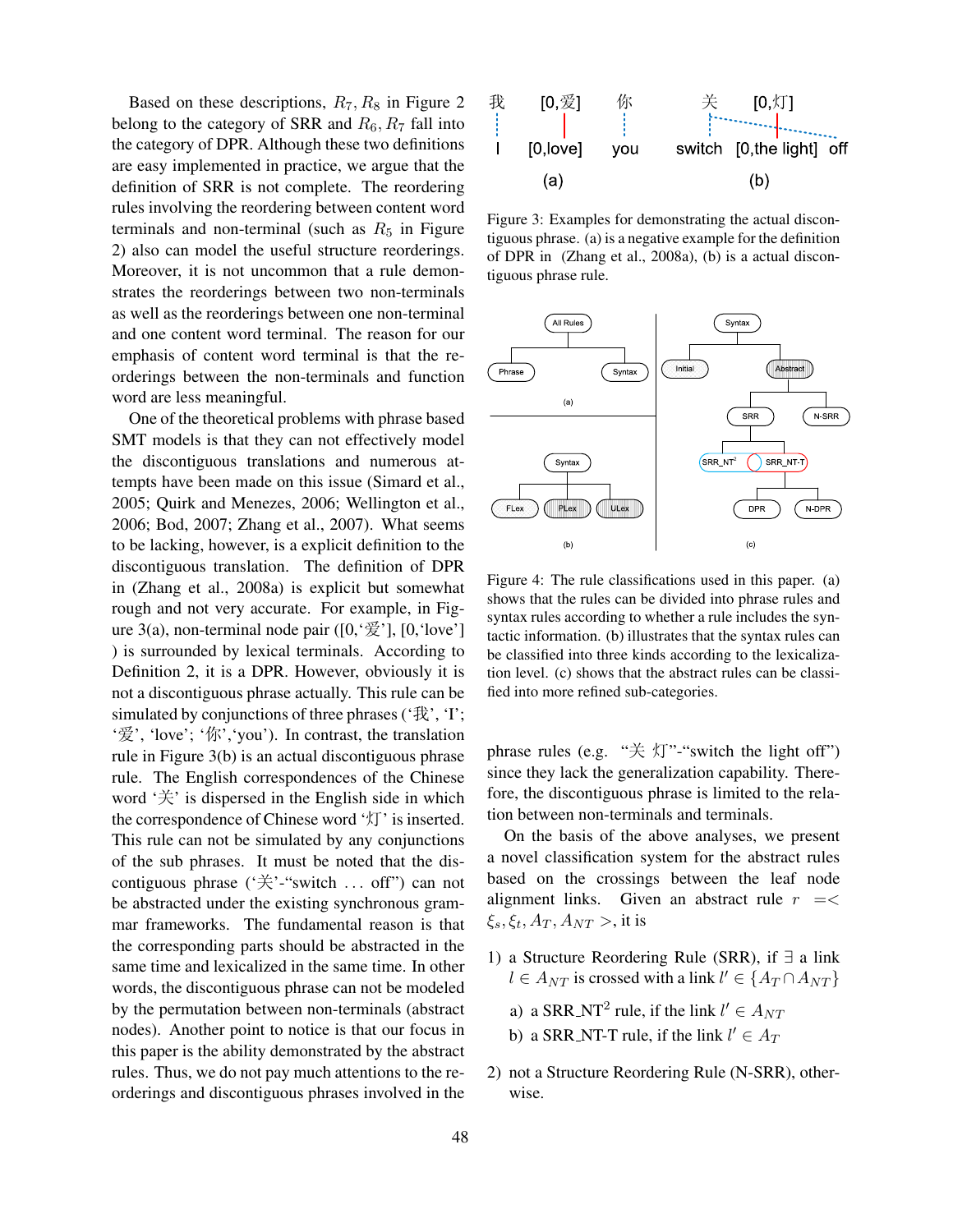

Figure 5: The patterns to show the characteristics of discontiguous phrase rules.

Note that the intersection of  $SRR_NT^2$  and  $SRR_NT$ -T is not necessary an empty set, i.e. a rule can be both  $SRR_NT^2$  and  $SRR_NT$ -T rule.

The basic characteristic of the discontiguous translation is that the correspondence of one nonterminal NT is inserted among the correspondences of one phrase  $X$ . Figure 5 (a) illustrates this situation. However, this characteristic can not support necessary and sufficient condition. For example, if the phrase  $X$  can be divided like Figure 5 (b), then the rule in Figure 5 (a) is actually a reordering rule rather than a discontiguous phrase rule. For sufficient condition, we constrain that the phrase  $X = w_i \dots w_j$  need to satisfy the requirement:  $w_i$ should be connected with  $w_j$  through word alignment links (A word is connected with itself). In Figure 5(c),  $f_1$  is connected with  $f_2$  when  $NT'$  is inserted between  $e_1$  and  $e_2$ . Thus, the rule in Figure 5(c) is a discontiguous phrase rule.

**Definition 3:** Given an abstract rule  $r = \lt$  $\xi_s, \xi_t, A_T, A_{NT} >$ , it is a **Discontiguous Phrase** iff  $\exists$  two links  $l_{t1}$ ,  $l_{t2}$  from  $A_T$  and a link  $l_{nt}$  from  $A_{NT}$ , satisfy:  $l_{t1}$ ,  $l_{t2}$  are emitted from the same word and  $l_{t1}$  is crossed with  $l_{nt}$  when  $l_{t2}$  is not crossed with  $l_{nt}$ .

Through Definition 3, we know that the DPR is a sub-set of the SRR\_NT-T.

## 4 Conclusions and Future Works

In this paper, we present a refined rule classification system. Based on this classification system, the rules are classified according to different standards, such as lexicalization level and generalization. Especially, we refresh the concepts of the structure reordering rules and the discontiguous phrase rules. This novel classification system may supports the SMT research community with some helpful references.

In the future works, aiming to analyze the rule contributions and the redundances issues using the presented rule classification based on some real translation systems, we plan to implement some synchronous grammar based syntax translation models such as the one presented in (Liu et al., 2007) or in (Zhang et al., 2008a). Taking such a system as the experimental platform, we can perform comprehensive statistics about distributions of different rule categories. What is more important, the contribution of each rule category can be evaluated seriatim. Furthermore, which kinds of rules are preferentially applied in the 1-best decoding can be studied. All these investigations could reveal very useful information for the optimization of rule extraction and the improvement of the computational models for synchronous grammar based machine translation.

## Acknowledgments

This work is supported by the Key Program of National Natural Science Foundation of China (60736014), and the Key Project of the National High Technology Research and Development Program of China (2006AA010108).

### References

- Rens Bod. 2007. Unsupervised syntax-based machine translation: The contribution of discontiguous phrases. In *Proceedings of Machine Translation Summit XI 2007*,Copenhagen, Denmark.
- David Chiang. 2007. Hierarchical phrase-based translation. In *computational linguistics*, 33(2).
- Ding, Y. and Palmer, M. 2005. Machine translation using probabilistic synchronous dependency insertion grammars In *Proceedings of ACL*.
- DeNeefe, S. and Knight, K. and Wang, W. and Marcu, D. 2007. What can syntax-based MT learn from phrasebased MT? In *Proceedings of EMNLP/CONLL*.
- Michel Galley, Mark Hopkins, Kevin Knight and Daniel Marcu. 2004. What's in a translation rule? In *Proceedings of NAACL-HLT 2004*, pages 273-280.